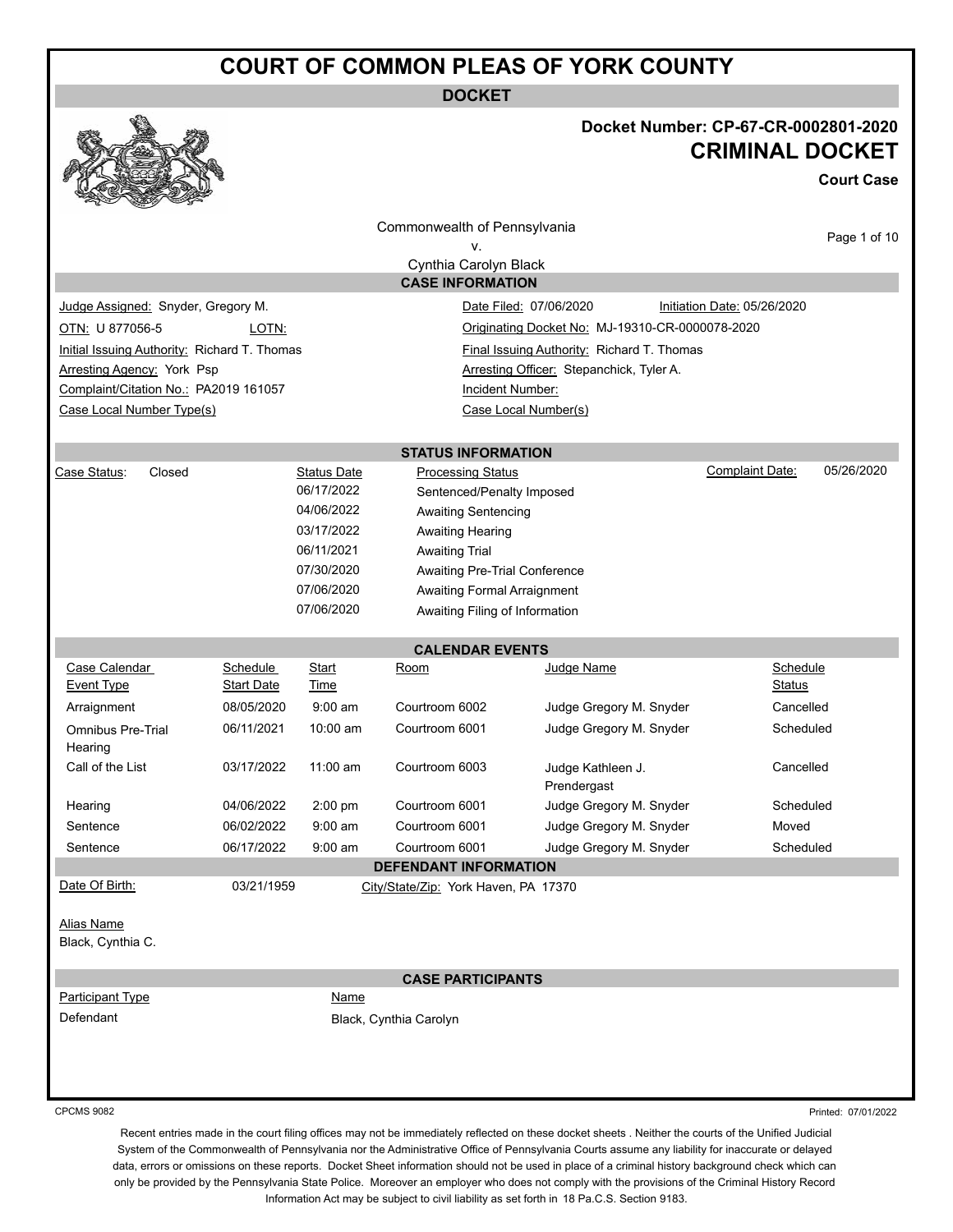**DOCKET**

#### **Docket Number: CP-67-CR-0002801-2020 CRIMINAL DOCKET**

**Court Case**

|                               |                                              |                |                     |                       | Commonwealth of Pennsylvania                                  |             |                                  |             |                            |                     |
|-------------------------------|----------------------------------------------|----------------|---------------------|-----------------------|---------------------------------------------------------------|-------------|----------------------------------|-------------|----------------------------|---------------------|
|                               |                                              |                |                     |                       | v.                                                            |             |                                  |             |                            | Page 2 of 10        |
|                               |                                              |                |                     |                       | Cynthia Carolyn Black                                         |             |                                  |             |                            |                     |
|                               |                                              |                |                     |                       | <b>BAIL INFORMATION</b>                                       |             |                                  |             |                            |                     |
| <b>Black, Cynthia Carolyn</b> |                                              |                |                     |                       |                                                               |             |                                  |             | <b>Nebbia Status: None</b> |                     |
| <b>Bail Action</b>            |                                              | Date           |                     | Bail Type             | Percentage                                                    | Amount      |                                  |             |                            |                     |
|                               |                                              |                |                     |                       |                                                               |             | <b>Bail Posting Status</b>       |             |                            | <b>Posting Date</b> |
| Set                           |                                              |                | 05/27/2020          | Unsecured             |                                                               | \$50,000.00 |                                  |             |                            |                     |
|                               |                                              |                |                     |                       | <b>CHARGES</b>                                                |             |                                  |             |                            |                     |
| Seq.                          | Orig Seq.                                    | Grade          | <b>Statute</b>      |                       | <b>Statute Description</b>                                    |             |                                  | Offense Dt. | $OTN$                      |                     |
| 1                             | 1                                            | F <sub>2</sub> | 18 § 3921 §§ A      |                       | Theft By Unlaw Taking-Movable Prop                            |             |                                  | 02/07/2019  | U 877056-5                 |                     |
| 2                             | 2                                            | F <sub>3</sub> | 18 § 3925 §§ A      |                       | Receiving Stolen Property                                     |             |                                  | 02/07/2019  | U 877056-5                 |                     |
| 3                             | 3                                            | M <sub>2</sub> | 18 § 5510           |                       | Abuse Of Corpse                                               |             |                                  | 02/07/2019  | U 877056-5                 |                     |
| 4                             | 4                                            | F <sub>3</sub> |                     | 18 § 3922 §§ A1       | Theft By Decep-False Impression                               |             |                                  | 02/07/2019  | U 877056-5                 |                     |
|                               |                                              |                |                     |                       | <b>DISPOSITION SENTENCING/PENALTIES</b>                       |             |                                  |             |                            |                     |
| Disposition                   |                                              |                |                     |                       |                                                               |             |                                  |             |                            |                     |
| Case Event                    |                                              |                |                     |                       | <b>Disposition Date</b>                                       |             | <b>Final Disposition</b>         |             |                            |                     |
| Sequence/Description          |                                              |                | Offense Disposition |                       | <b>Section</b><br>Grade                                       |             |                                  |             |                            |                     |
|                               | <b>Sentencing Judge</b>                      |                |                     |                       | Sentence Date<br><b>Credit For Time Served</b>                |             |                                  |             |                            |                     |
|                               | Sentence/Diversion Program Type              |                |                     |                       | <b>Incarceration/Diversionary Period</b><br><b>Start Date</b> |             |                                  |             |                            |                     |
|                               | <b>Sentence Conditions</b>                   |                |                     |                       |                                                               |             |                                  |             |                            |                     |
|                               | <b>Held for Court (Lower Court)</b>          |                |                     | Defendant Was Present |                                                               |             |                                  |             |                            |                     |
|                               | Lower Court Disposition                      |                |                     |                       | 07/06/2020                                                    |             | Not Final                        |             |                            |                     |
|                               | 1 / Theft By Unlaw Taking-Movable Prop       |                |                     |                       | Held for Court (Lower Court)                                  |             | F <sub>2</sub>                   |             | 18 § 3921 §§ A             |                     |
|                               | 2 / Receiving Stolen Property                |                |                     |                       | Held for Court (Lower Court)                                  |             | F3<br>18 § 3925 §§ A             |             |                            |                     |
|                               | 3 / Abuse Of Corpse                          |                |                     |                       | Held for Court (Lower Court)                                  |             | M <sub>2</sub>                   | 18 § 5510   |                            |                     |
|                               | <b>Proceed to Court (Arraignment Waived)</b> |                |                     |                       | Defendant Was Not Present                                     |             |                                  |             |                            |                     |
| <b>Information Filed</b>      |                                              |                |                     |                       | 08/04/2020                                                    |             | Not Final                        |             |                            |                     |
|                               | 1 / Theft By Unlaw Taking-Movable Prop       |                |                     |                       | Proceed to Court                                              |             | F <sub>2</sub>                   |             | 18 § 3921 §§ A             |                     |
|                               | 2 / Receiving Stolen Property                |                |                     |                       | Proceed to Court                                              |             | F <sub>3</sub>                   |             | 18 § 3925 §§ A             |                     |
|                               | 3 / Abuse Of Corpse                          |                |                     |                       | Proceed to Court                                              |             | M <sub>2</sub>                   | 18 § 5510   |                            |                     |
| <b>Proceed to Court</b>       |                                              |                |                     |                       |                                                               |             |                                  |             |                            |                     |
|                               | <b>Omnibus Pre-Trial Hearing</b>             |                |                     |                       | 06/11/2021                                                    |             | Not Final                        |             |                            |                     |
|                               | 1 / Theft By Unlaw Taking-Movable Prop       |                |                     |                       | Dismissed                                                     |             | F <sub>2</sub>                   |             | 18 § 3921 §§ A             |                     |
|                               | 2 / Receiving Stolen Property                |                |                     |                       | Proceed to Court                                              |             | F <sub>3</sub><br>18 § 3925 §§ A |             |                            |                     |
|                               | 3 / Abuse Of Corpse                          |                |                     |                       | Proceed to Court                                              |             | M <sub>2</sub>                   | 18 § 5510   |                            |                     |
| Guilty                        |                                              |                |                     |                       |                                                               |             |                                  |             |                            |                     |
| Hearing                       |                                              |                |                     |                       | 04/06/2022                                                    |             | <b>Final Disposition</b>         |             |                            |                     |
|                               | 1 / Theft By Unlaw Taking-Movable Prop       |                |                     |                       | Dismissed                                                     |             | F <sub>2</sub>                   |             | 18 § 3921 §§ A             |                     |
|                               | Smith, Charles B.                            |                |                     |                       | 06/17/2022                                                    |             |                                  |             |                            |                     |

CPCMS 9082

Printed: 07/01/2022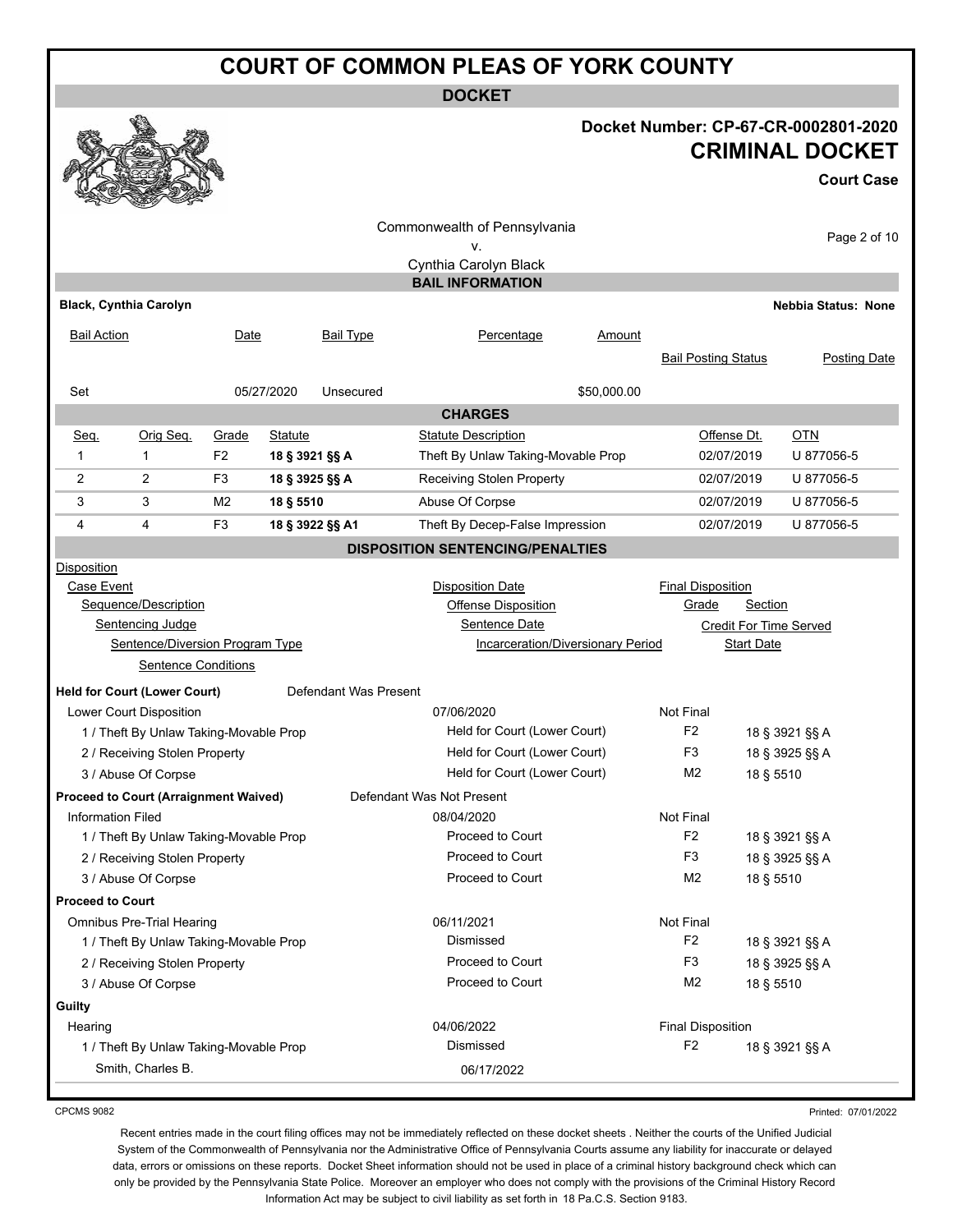**DOCKET**

#### **Docket Number: CP-67-CR-0002801-2020 CRIMINAL DOCKET**

**Court Case**

Commonwealth of Pennsylvania

Page 3 of 10

|                                                                                      | v.                                                                                  |                          |                        |
|--------------------------------------------------------------------------------------|-------------------------------------------------------------------------------------|--------------------------|------------------------|
|                                                                                      | Cynthia Carolyn Black                                                               |                          |                        |
|                                                                                      | <b>DISPOSITION SENTENCING/PENALTIES</b>                                             |                          |                        |
| <b>Disposition</b>                                                                   |                                                                                     |                          |                        |
| Case Event                                                                           | <b>Disposition Date</b>                                                             | <b>Final Disposition</b> |                        |
| Sequence/Description                                                                 | Offense Disposition                                                                 | Grade                    | Section                |
| <b>Sentencing Judge</b>                                                              | <b>Sentence Date</b>                                                                |                          | Credit For Time Served |
| Sentence/Diversion Program Type                                                      | Incarceration/Diversionary Period                                                   |                          | <b>Start Date</b>      |
| <b>Sentence Conditions</b>                                                           |                                                                                     |                          |                        |
| 2 / Receiving Stolen Property                                                        | Guilty                                                                              | F <sub>3</sub>           | 18 § 3925 §§ A         |
| Smith, Charles B.                                                                    | 06/17/2022                                                                          |                          |                        |
| Confinement                                                                          | Min of 11.00 Months 15.00 Days<br>Max of 23.00 Months<br>11 1/2 months to 23 months |                          |                        |
| To pay such costs as has been imposed.                                               |                                                                                     |                          |                        |
| Report to YCP on07/15/22 @9:00 AM                                                    |                                                                                     |                          |                        |
| 3 / Abuse Of Corpse                                                                  | Guilty                                                                              | M <sub>2</sub>           | 18 § 5510              |
| Smith, Charles B.                                                                    | 06/17/2022                                                                          |                          |                        |
| Probation                                                                            | Min of 2.00 Years                                                                   |                          |                        |
|                                                                                      | Max of 2.00 Years                                                                   |                          |                        |
| To pay such costs as has been imposed.                                               | 2 years                                                                             |                          |                        |
|                                                                                      |                                                                                     |                          |                        |
| 4 / Theft By Decep-False Impression                                                  | Guilty                                                                              | F <sub>3</sub>           | 18 § 3922 §§ A1        |
| Smith, Charles B.                                                                    | 06/17/2022                                                                          |                          |                        |
| Confinement                                                                          | Min of 11.00 Months 15.00 Days                                                      |                          |                        |
|                                                                                      | Max of 23.00 Months<br>11 1/2 months to 23 months                                   |                          |                        |
| To pay such costs as has been imposed.                                               |                                                                                     |                          |                        |
| Report to YCP on07/15/22 @9:00 AM                                                    |                                                                                     |                          |                        |
|                                                                                      |                                                                                     |                          |                        |
| <b>LINKED SENTENCES:</b>                                                             |                                                                                     |                          |                        |
| Link 2                                                                               |                                                                                     |                          |                        |
| CP-67-CR-0002801-2020 - Seq. No. 3 (18 § 5510 §§) - Probation is Consecutive to      |                                                                                     |                          |                        |
| - Link 1                                                                             |                                                                                     |                          |                        |
| Link 1                                                                               |                                                                                     |                          |                        |
| CP-67-CR-0002801-2020 - Seq. No. 2 (18 § 3925 §§ A) - Confinement is Concurrent with |                                                                                     |                          |                        |
| CP-67-CR-0002801-2020 - Seq. No. 4 (18 § 3922 §§ A1) - Confinement                   |                                                                                     |                          |                        |
|                                                                                      |                                                                                     |                          |                        |
|                                                                                      |                                                                                     |                          |                        |
|                                                                                      |                                                                                     |                          |                        |

CPCMS 9082

Printed: 07/01/2022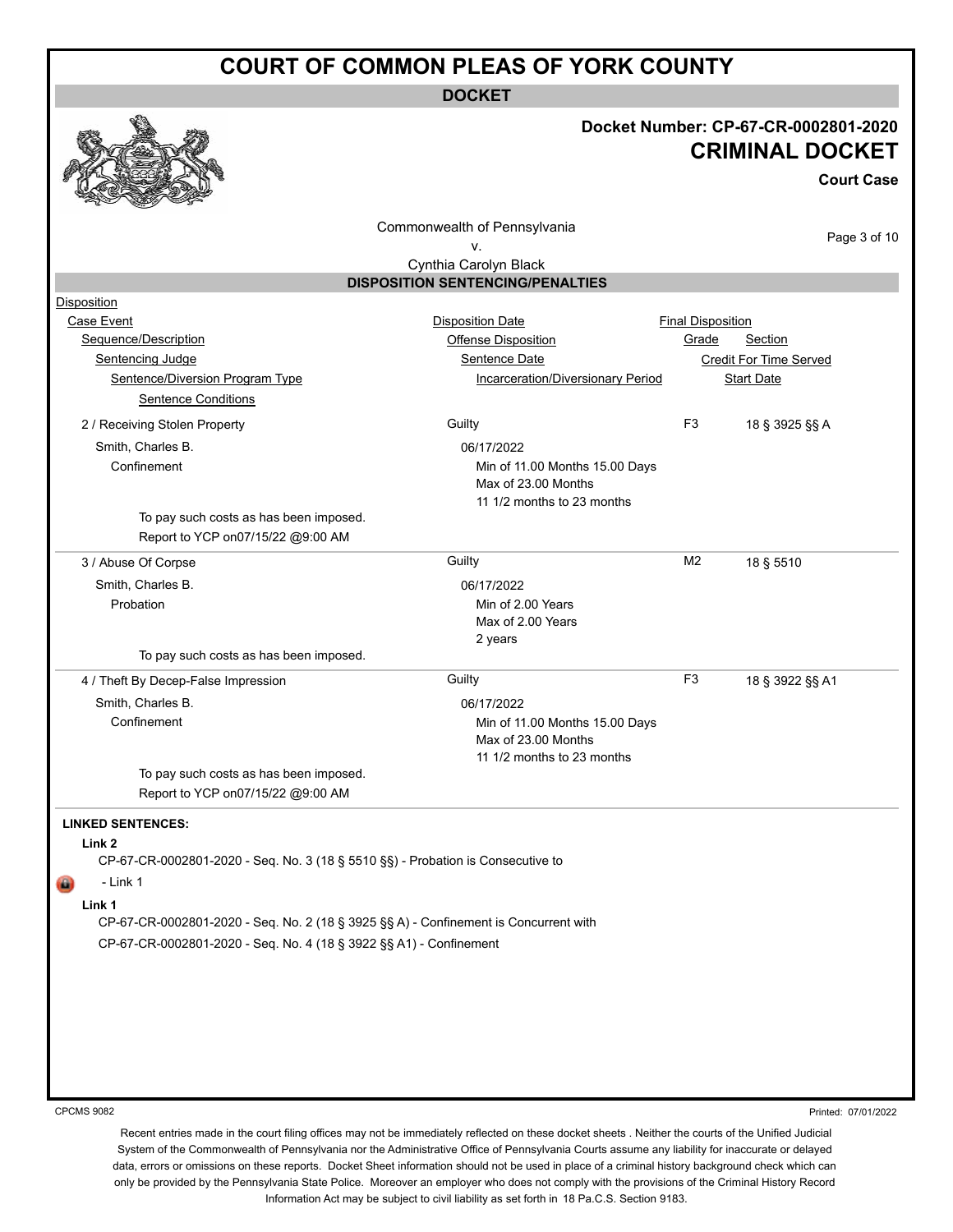**DOCKET**

|                                                      |                                                                              | DUUNE I                                              |                                                                                     |
|------------------------------------------------------|------------------------------------------------------------------------------|------------------------------------------------------|-------------------------------------------------------------------------------------|
|                                                      |                                                                              |                                                      | Docket Number: CP-67-CR-0002801-2020<br><b>CRIMINAL DOCKET</b><br><b>Court Case</b> |
|                                                      |                                                                              |                                                      |                                                                                     |
|                                                      |                                                                              | Commonwealth of Pennsylvania                         |                                                                                     |
|                                                      |                                                                              | ۷.                                                   | Page 4 of 10                                                                        |
|                                                      |                                                                              | Cynthia Carolyn Black<br><b>ATTORNEY INFORMATION</b> |                                                                                     |
| <b>COMMONWEALTH INFORMATION</b>                      | York County District Attorney's Office                                       | Ashley Debra Keefer<br>Name:                         |                                                                                     |
| Name:                                                | <b>District Attorney</b>                                                     | <b>Public Defender</b>                               |                                                                                     |
| Supreme Court No:                                    |                                                                              | 322869<br>Supreme Court No:                          |                                                                                     |
| Phone Number(s):                                     |                                                                              | Active<br>Rep. Status:                               |                                                                                     |
| 717-771-9600                                         | (Phone)                                                                      | Phone Number(s):                                     |                                                                                     |
| Address:                                             |                                                                              | 717-771-9217<br>(Phone)                              |                                                                                     |
| York County Courthouse                               |                                                                              | Address:                                             |                                                                                     |
| 45 North George St.<br>York, PA 17401                |                                                                              | 45 N George St<br>York, PA 17401                     |                                                                                     |
|                                                      |                                                                              | Representing: Black, Cynthia Carolyn                 |                                                                                     |
|                                                      |                                                                              | <b>ENTRIES</b>                                       |                                                                                     |
| Sequence Number                                      | <b>CP Filed Date</b>                                                         | Document Date<br><b>Filed By</b>                     |                                                                                     |
| 1                                                    | 05/27/2020                                                                   | Thomas, Richard T.                                   |                                                                                     |
| Bail Set - Black, Cynthia Carolyn                    |                                                                              |                                                      |                                                                                     |
|                                                      | 07/06/2020                                                                   |                                                      | Court of Common Pleas - York County                                                 |
| Original Papers Received from Lower Court            |                                                                              |                                                      |                                                                                     |
|                                                      | 07/24/2020                                                                   | Byrnes-Noon, Karen                                   |                                                                                     |
| Entry of Appearance                                  |                                                                              |                                                      |                                                                                     |
| York County District Attorney's Office               |                                                                              |                                                      |                                                                                     |
| 07/24/2020                                           | eNotice                                                                      | Notified                                             |                                                                                     |
| 1                                                    | 07/30/2020                                                                   | Byrnes-Noon, Karen                                   |                                                                                     |
|                                                      | Waiver of Appearance at Arraignment-Awaiting Trial                           |                                                      |                                                                                     |
| York County District Attorney's Office<br>07/30/2020 | eNotice                                                                      | Notified                                             |                                                                                     |
| 1                                                    | 08/04/2020                                                                   |                                                      | Commonwealth of Pennsylvania                                                        |
| Information Filed (Arraignment Waived)               |                                                                              |                                                      |                                                                                     |
| 1                                                    | 09/03/2020                                                                   | Byrnes-Noon, Karen                                   |                                                                                     |
|                                                      | Motion for Extension of Time to File Omnibus Pretrial Motion                 |                                                      |                                                                                     |
| York County District Attorney's Office               |                                                                              |                                                      |                                                                                     |
| 09/03/2020                                           | eNotice                                                                      | Notified                                             |                                                                                     |
|                                                      | 09/04/2020                                                                   | Snyder, Gregory M.                                   |                                                                                     |
| Byrnes-Noon, Karen                                   | Order Granting Motion for Extension of Time to File Omnibus Pre-Trial Motion |                                                      |                                                                                     |
| <b>CPCMS 9082</b>                                    |                                                                              |                                                      | Printed: 07/01/2022                                                                 |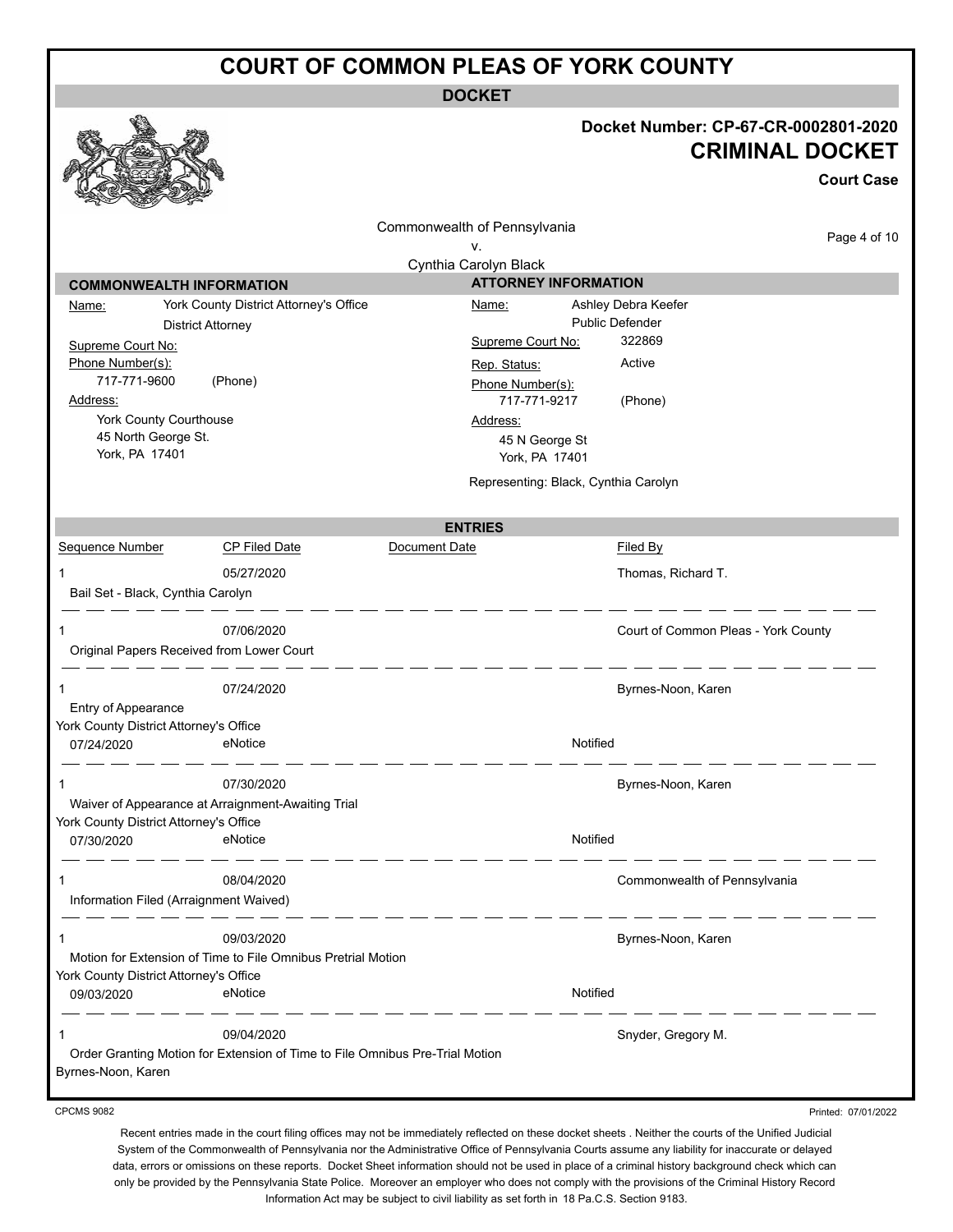**DOCKET**

#### **Docket Number: CP-67-CR-0002801-2020 CRIMINAL DOCKET**

|                                                      |                                                              |                                                                              |                       | <b>Court Case</b> |
|------------------------------------------------------|--------------------------------------------------------------|------------------------------------------------------------------------------|-----------------------|-------------------|
|                                                      |                                                              | Commonwealth of Pennsylvania<br>٧.                                           |                       | Page 5 of 10      |
|                                                      |                                                              | Cynthia Carolyn Black                                                        |                       |                   |
|                                                      |                                                              | <b>ENTRIES</b>                                                               |                       |                   |
| Sequence Number                                      | <b>CP Filed Date</b>                                         | Document Date                                                                | Filed By              |                   |
| Service To                                           |                                                              | Service By                                                                   |                       |                   |
| <b>Issue Date</b>                                    | Service Type                                                 | <b>Status Date</b>                                                           | <b>Service Status</b> |                   |
| 09/04/2020                                           | eService                                                     |                                                                              | Served                |                   |
| York County District Attorney's Office               |                                                              |                                                                              |                       |                   |
| 09/04/2020                                           | eService                                                     |                                                                              | Served                |                   |
| Black, Cynthia Carolyn                               |                                                              |                                                                              |                       |                   |
| 09/09/2020                                           | <b>First Class</b>                                           |                                                                              |                       |                   |
| 1                                                    | 01/25/2021                                                   |                                                                              | Byrnes-Noon, Karen    |                   |
|                                                      | Motion for Extension of Time to File Omnibus Pretrial Motion |                                                                              |                       |                   |
| York County District Attorney's Office               |                                                              |                                                                              |                       |                   |
| 01/25/2021                                           | eNotice                                                      |                                                                              | Notified              |                   |
|                                                      | 01/27/2021                                                   |                                                                              | Snyder, Gregory M.    |                   |
|                                                      |                                                              | Order Granting Motion for Extension of Time to File Omnibus Pre-Trial Motion |                       |                   |
| Byrnes, Karen<br>01/27/2021                          | eService                                                     |                                                                              | Served                |                   |
| York County District Attorney's Office               |                                                              |                                                                              |                       |                   |
| 01/27/2021                                           | eService                                                     |                                                                              | Served                |                   |
| 1                                                    | 02/23/2021                                                   |                                                                              | Keefer, Ashley Debra  |                   |
| Entry of Appearance                                  |                                                              |                                                                              |                       |                   |
| York County District Attorney's Office               |                                                              |                                                                              |                       |                   |
| 02/23/2021                                           | eNotice                                                      |                                                                              | Notified              |                   |
| 1                                                    | 02/24/2021                                                   |                                                                              | Keefer, Ashley Debra  |                   |
| <b>Omnibus Pre-Trial Motion</b>                      |                                                              |                                                                              |                       |                   |
| York County District Attorney's Office               |                                                              |                                                                              |                       |                   |
| 02/24/2021                                           | eNotice                                                      |                                                                              | Notified              |                   |
|                                                      | 03/01/2021                                                   |                                                                              | Snyder, Gregory M.    |                   |
| Order to File Written Response                       |                                                              |                                                                              |                       |                   |
| Keefer, Ashley Debra                                 |                                                              |                                                                              |                       |                   |
| 03/02/2021                                           | eService                                                     |                                                                              | Served                |                   |
| York County District Attorney's Office<br>03/02/2021 | eService                                                     |                                                                              | Served                |                   |
|                                                      |                                                              |                                                                              |                       |                   |
|                                                      | 03/22/2021                                                   |                                                                              | Snyder, Gregory M.    |                   |
|                                                      | Order Granting Motion for Extension of Time                  |                                                                              |                       |                   |

CPCMS 9082

Printed: 07/01/2022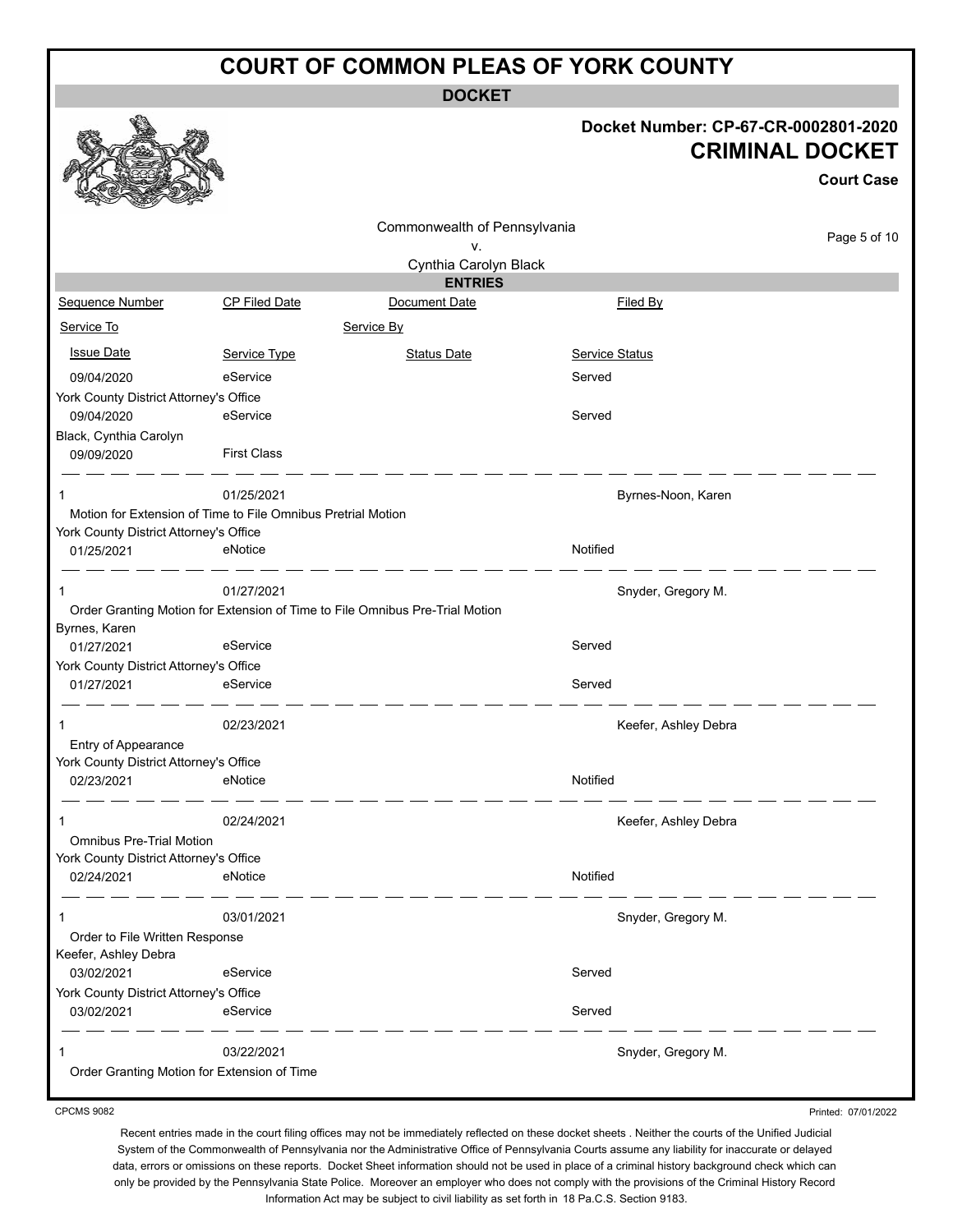**DOCKET**

|                                                      |                                                                |                                                                                   |                       | Docket Number: CP-67-CR-0002801-2020<br><b>CRIMINAL DOCKET</b><br><b>Court Case</b> |
|------------------------------------------------------|----------------------------------------------------------------|-----------------------------------------------------------------------------------|-----------------------|-------------------------------------------------------------------------------------|
|                                                      |                                                                | Commonwealth of Pennsylvania                                                      |                       | Page 6 of 10                                                                        |
|                                                      |                                                                | ν.<br>Cynthia Carolyn Black                                                       |                       |                                                                                     |
|                                                      |                                                                | <b>ENTRIES</b>                                                                    |                       |                                                                                     |
| Sequence Number                                      | <b>CP Filed Date</b>                                           | Document Date                                                                     |                       | <b>Filed By</b>                                                                     |
| Service To                                           |                                                                | Service By                                                                        |                       |                                                                                     |
| <b>Issue Date</b>                                    | Service Type                                                   | <b>Status Date</b>                                                                | <b>Service Status</b> |                                                                                     |
| Keefer, Ashley Debra                                 |                                                                |                                                                                   |                       |                                                                                     |
| 03/22/2021                                           | eService                                                       |                                                                                   | Served                |                                                                                     |
| York County District Attorney's Office<br>03/22/2021 | eService                                                       |                                                                                   | Served                |                                                                                     |
| 1                                                    | 04/20/2021<br>Motion to Set Response Deadline and Hearing Date |                                                                                   |                       | Keefer, Ashley Debra                                                                |
| York County District Attorney's Office               |                                                                |                                                                                   |                       |                                                                                     |
| 04/20/2021                                           | eNotice                                                        |                                                                                   | Notified              |                                                                                     |
| 1<br>Proof of Service GMS 3/22/2021                  | 04/26/2021                                                     |                                                                                   |                       | York County Court Administration                                                    |
| 2<br>Order Scheduling Hearing                        | 04/28/2021                                                     |                                                                                   |                       | Snyder, Gregory M.                                                                  |
| Keefer, Ashley Debra                                 |                                                                |                                                                                   |                       |                                                                                     |
| 04/28/2021                                           | eService                                                       |                                                                                   | Served                |                                                                                     |
| York County District Attorney's Office<br>04/28/2021 | eService                                                       |                                                                                   | Served                |                                                                                     |
|                                                      | 05/06/2021                                                     | Response to Commonwealth's Response in Opposition and Motion to Amend Information |                       | Keefer, Ashley Debra                                                                |
| York County District Attorney's Office               |                                                                |                                                                                   |                       |                                                                                     |
| 05/06/2021                                           | eNotice                                                        |                                                                                   | Notified              |                                                                                     |
| 1                                                    | 06/11/2021                                                     |                                                                                   |                       | Snyder, Gregory M.                                                                  |
| <b>Information Filed</b>                             |                                                                |                                                                                   |                       |                                                                                     |
| 2                                                    | 06/11/2021                                                     |                                                                                   |                       | Snyder, Gregory M.                                                                  |
| Keefer, Ashley Debra                                 | Order Granting Motion to Amend Information                     |                                                                                   |                       |                                                                                     |
| 06/11/2021                                           | eService                                                       |                                                                                   | Served                |                                                                                     |
| York County District Attorney's Office               |                                                                |                                                                                   |                       |                                                                                     |
| 06/11/2021                                           | eService                                                       |                                                                                   | Served                |                                                                                     |
| 3                                                    | 06/11/2021                                                     |                                                                                   |                       | Snyder, Gregory M.                                                                  |
| Order Denying Omnibus Pre-Trial Motion               |                                                                |                                                                                   |                       |                                                                                     |

CPCMS 9082

Printed: 07/01/2022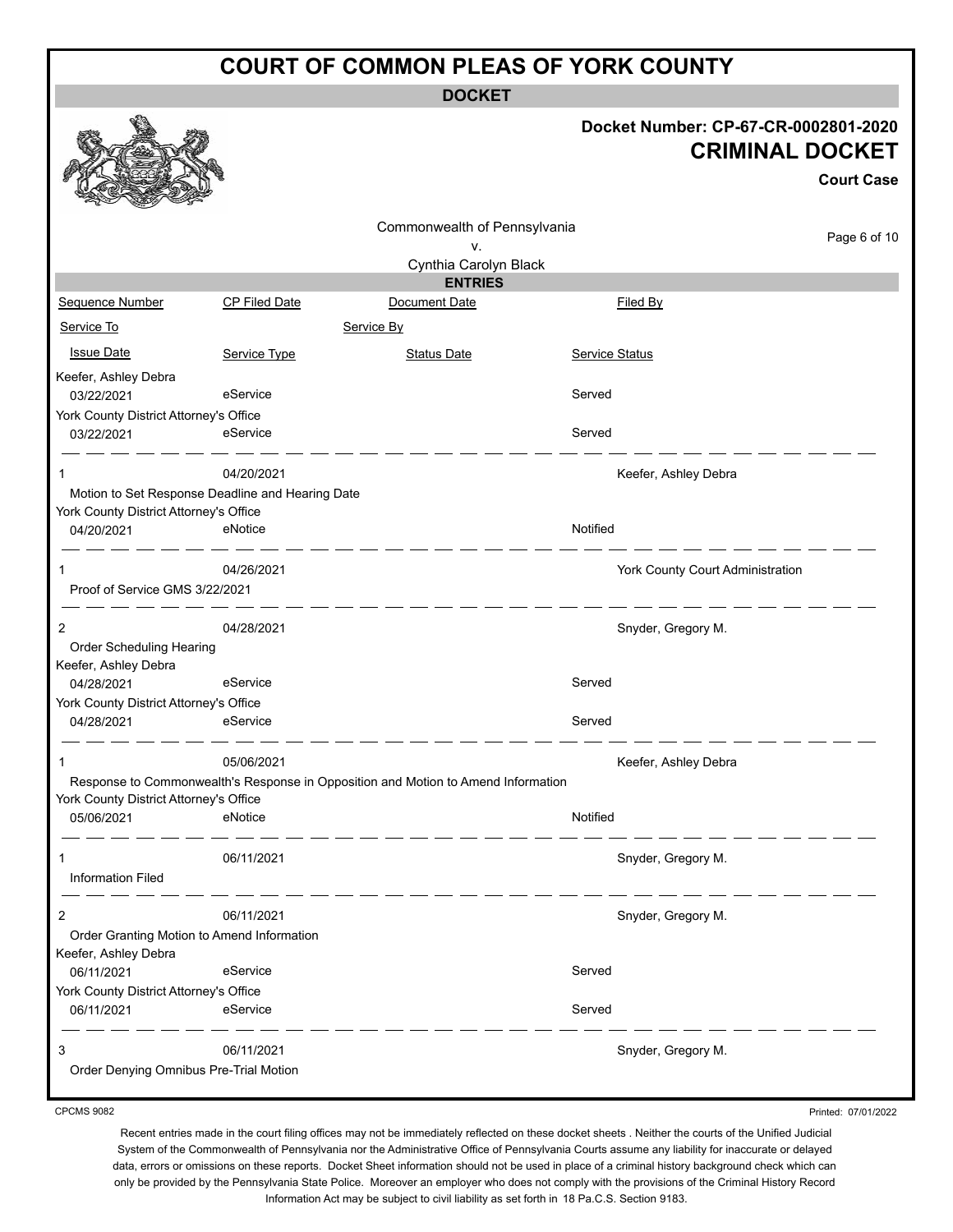**DOCKET**

|                                                |                         |                              |                       | Docket Number: CP-67-CR-0002801-2020<br><b>CRIMINAL DOCKET</b><br><b>Court Case</b> |
|------------------------------------------------|-------------------------|------------------------------|-----------------------|-------------------------------------------------------------------------------------|
|                                                |                         | Commonwealth of Pennsylvania |                       | Page 7 of 10                                                                        |
|                                                |                         | ν.<br>Cynthia Carolyn Black  |                       |                                                                                     |
|                                                |                         | <b>ENTRIES</b>               |                       |                                                                                     |
| <b>Sequence Number</b>                         | <b>CP Filed Date</b>    | Document Date                |                       | Filed By                                                                            |
| Service To                                     |                         | Service By                   |                       |                                                                                     |
| <b>Issue Date</b>                              | Service Type            | <b>Status Date</b>           | <b>Service Status</b> |                                                                                     |
| Keefer, Ashley Debra                           |                         |                              |                       |                                                                                     |
| 06/11/2021                                     | eService                |                              | Served                |                                                                                     |
| York County District Attorney's Office         |                         |                              |                       |                                                                                     |
| 06/11/2021                                     | eService                |                              | Served                |                                                                                     |
| 4                                              | 06/11/2021              |                              |                       | Snyder, Gregory M.                                                                  |
| Order to Place Case on 10/4/2021 Trial List    |                         |                              |                       |                                                                                     |
| Keefer, Ashley Debra                           |                         |                              |                       |                                                                                     |
| 06/11/2021                                     | eService                |                              | Served                |                                                                                     |
| York County District Attorney's Office         |                         |                              |                       |                                                                                     |
| 06/11/2021                                     | eService                |                              | Served                |                                                                                     |
| 1                                              | 06/18/2021              |                              |                       | Segelbaum, Dylan                                                                    |
| Request for Transcript 6/11/2021               |                         |                              |                       |                                                                                     |
| Keefer, Ashley Debra                           |                         |                              |                       |                                                                                     |
| 06/18/2021                                     | eService                |                              | Served                |                                                                                     |
| York County Court Administration<br>06/18/2021 | <b>Electronic Means</b> |                              |                       |                                                                                     |
| York County District Attorney's Office         |                         |                              |                       |                                                                                     |
| 06/18/2021                                     | eService                |                              | Served                |                                                                                     |
|                                                | 06/21/2021              |                              |                       | York County Public Defender's Office                                                |
| Sealed Entry                                   |                         |                              |                       |                                                                                     |
| Keefer, Ashley Debra                           |                         |                              |                       |                                                                                     |
| 06/21/2021                                     | eService                |                              | Served                |                                                                                     |
| York County District Attorney's Office         |                         |                              |                       |                                                                                     |
| 06/21/2021                                     | eService                |                              | Served                |                                                                                     |
| 1                                              | 06/22/2021              |                              |                       | Snyder, Gregory M.                                                                  |
| Sealed Entry                                   |                         |                              |                       |                                                                                     |
| Black, Cynthia Carolyn<br>06/22/2021           | <b>First Class</b>      |                              |                       |                                                                                     |
| Keefer, Ashley Debra                           |                         |                              |                       |                                                                                     |
| 06/22/2021                                     | eService                |                              | Served                |                                                                                     |
| York County District Attorney's Office         |                         |                              |                       |                                                                                     |
| 06/22/2021                                     | Interoffice             |                              |                       |                                                                                     |
| York County District Attorney's Office         |                         |                              |                       |                                                                                     |
|                                                |                         |                              |                       |                                                                                     |

CPCMS 9082

Recent entries made in the court filing offices may not be immediately reflected on these docket sheets . Neither the courts of the Unified Judicial System of the Commonwealth of Pennsylvania nor the Administrative Office of Pennsylvania Courts assume any liability for inaccurate or delayed data, errors or omissions on these reports. Docket Sheet information should not be used in place of a criminal history background check which can only be provided by the Pennsylvania State Police. Moreover an employer who does not comply with the provisions of the Criminal History Record Information Act may be subject to civil liability as set forth in 18 Pa.C.S. Section 9183.

Printed: 07/01/2022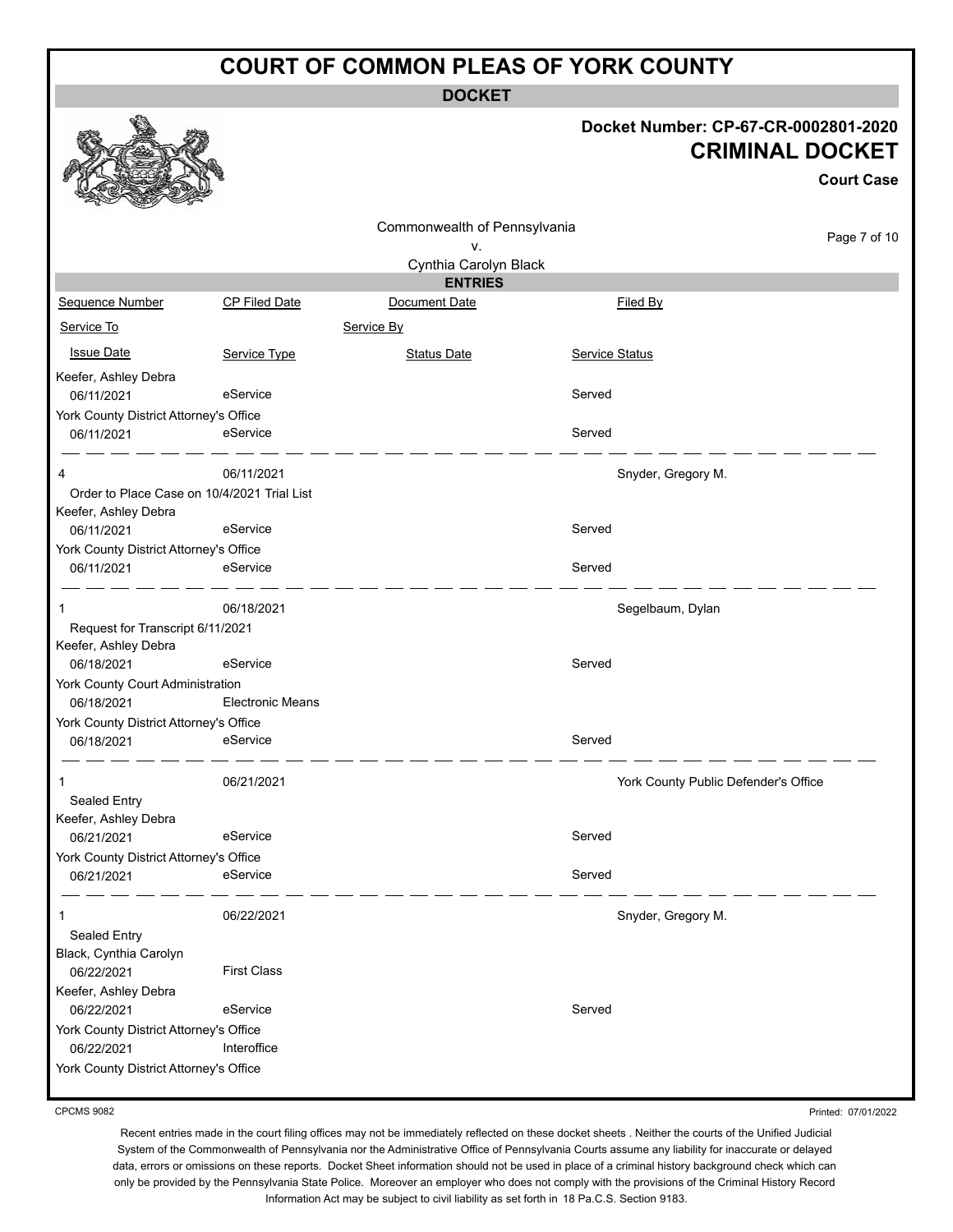**DOCKET**

|                                                                        |                      | DUUNE I                         |                       |                                                                                     |
|------------------------------------------------------------------------|----------------------|---------------------------------|-----------------------|-------------------------------------------------------------------------------------|
|                                                                        |                      |                                 |                       | Docket Number: CP-67-CR-0002801-2020<br><b>CRIMINAL DOCKET</b><br><b>Court Case</b> |
|                                                                        |                      | Commonwealth of Pennsylvania    |                       |                                                                                     |
|                                                                        |                      | ٧.                              |                       | Page 8 of 10                                                                        |
|                                                                        |                      | Cynthia Carolyn Black           |                       |                                                                                     |
| Sequence Number                                                        | <b>CP Filed Date</b> | <b>ENTRIES</b><br>Document Date |                       | Filed By                                                                            |
| Service To                                                             |                      |                                 |                       |                                                                                     |
|                                                                        |                      | Service By                      |                       |                                                                                     |
| <b>Issue Date</b>                                                      | Service Type         | <b>Status Date</b>              | <b>Service Status</b> |                                                                                     |
| 06/22/2021                                                             | eService             |                                 | Served                |                                                                                     |
| York County Public Defender's Office                                   | Interoffice          |                                 |                       |                                                                                     |
| 06/22/2021                                                             |                      |                                 |                       |                                                                                     |
| 1                                                                      | 07/02/2021           |                                 |                       | York County Court Administration                                                    |
| Transcript of Proceedings Filed 6/11/2021 (partial)                    |                      |                                 |                       |                                                                                     |
| Segelbaum, Dylan<br>07/02/2021                                         | E-Mail               |                                 |                       |                                                                                     |
| 1                                                                      | 07/30/2021           |                                 |                       | York County Court Administration                                                    |
| Proof of Service GMS 6/11/2021                                         |                      |                                 |                       |                                                                                     |
|                                                                        |                      |                                 |                       |                                                                                     |
| 2<br><b>Hearing Notice</b>                                             | 03/08/2022           |                                 |                       | Court of Common Pleas - York County                                                 |
| Keefer, Ashley Debra                                                   |                      |                                 |                       |                                                                                     |
| 03/08/2022                                                             | eService             |                                 | Served                |                                                                                     |
| York County District Attorney's Office                                 |                      |                                 |                       |                                                                                     |
| 03/08/2022                                                             | eService             |                                 | Served                |                                                                                     |
| Black, Cynthia Carolyn<br>03/11/2022                                   | <b>First Class</b>   |                                 |                       |                                                                                     |
|                                                                        | 03/15/2022           |                                 |                       | Keefer, Ashley Debra                                                                |
| Motion to Remove from Trial List and Schedule a Stipulated Bench Trial |                      |                                 |                       |                                                                                     |
| York County District Attorney's Office                                 | eNotice              |                                 | Notified              |                                                                                     |
| 03/15/2022                                                             |                      |                                 |                       |                                                                                     |
| 1                                                                      | 03/16/2022           | 03/16/2022                      |                       | Snyder, Gregory M.                                                                  |
| <b>Order Scheduling Hearing</b>                                        |                      |                                 |                       |                                                                                     |
| Keefer, Ashley Debra                                                   |                      |                                 |                       |                                                                                     |
| 03/16/2022                                                             | eService             |                                 | Served                |                                                                                     |
| York County District Attorney's Office                                 |                      |                                 |                       |                                                                                     |
| 03/16/2022<br>Black, Cynthia Carolyn                                   | eService             |                                 | Served                |                                                                                     |
| 03/17/2022                                                             | <b>First Class</b>   |                                 |                       |                                                                                     |
|                                                                        |                      |                                 |                       |                                                                                     |
| 2                                                                      | 03/17/2022           | 03/17/2022                      |                       | Snyder, Gregory M.                                                                  |
| Order Scheduling Hearing                                               |                      |                                 |                       |                                                                                     |
|                                                                        |                      |                                 |                       |                                                                                     |

CPCMS 9082

Recent entries made in the court filing offices may not be immediately reflected on these docket sheets . Neither the courts of the Unified Judicial System of the Commonwealth of Pennsylvania nor the Administrative Office of Pennsylvania Courts assume any liability for inaccurate or delayed data, errors or omissions on these reports. Docket Sheet information should not be used in place of a criminal history background check which can only be provided by the Pennsylvania State Police. Moreover an employer who does not comply with the provisions of the Criminal History Record Information Act may be subject to civil liability as set forth in 18 Pa.C.S. Section 9183.

Printed: 07/01/2022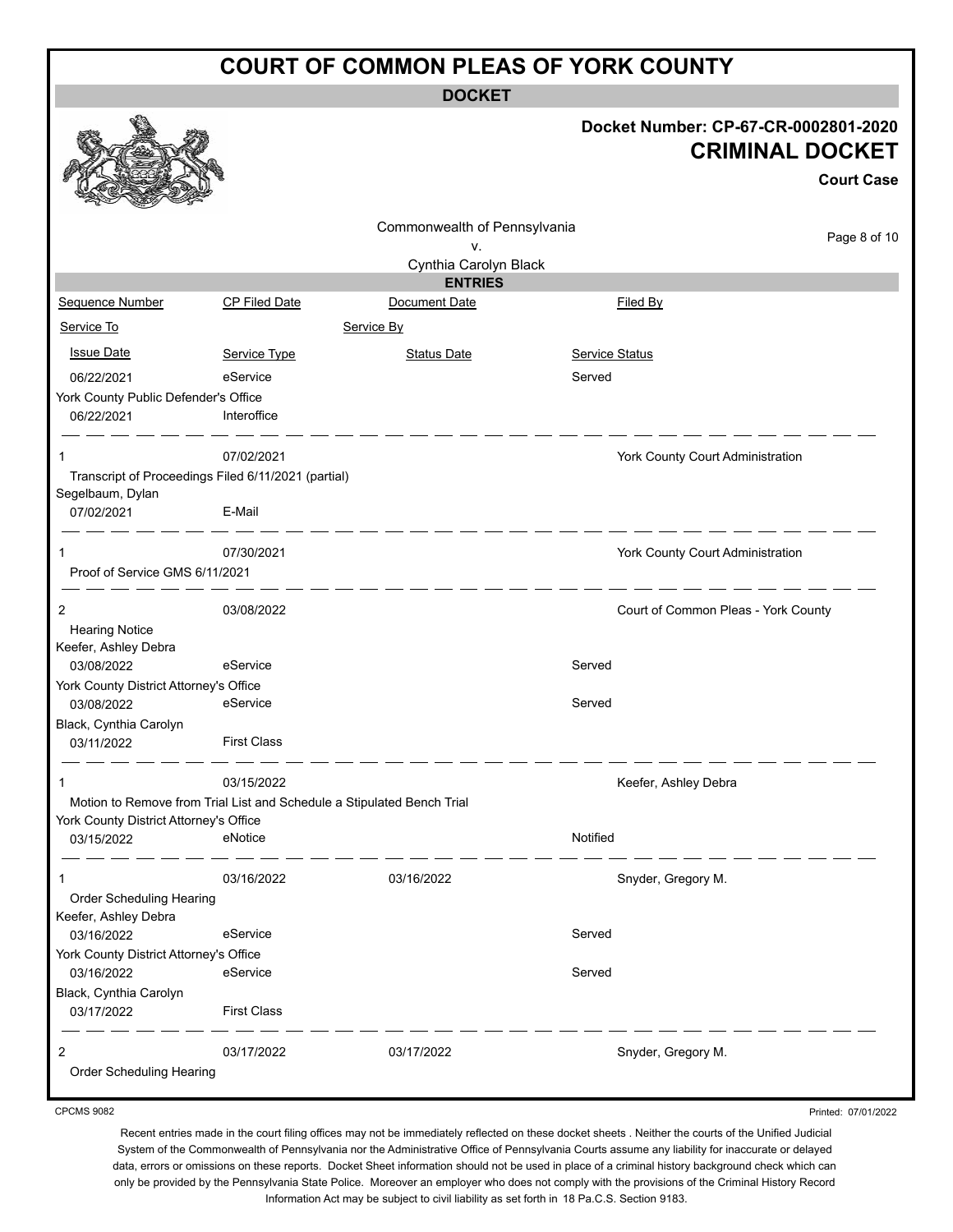**DOCKET**

### **Docket Number: CP-67-CR-0002801-2020 CRIMINAL DOCKET**

|                                                            |                      |                              |                       | <b>CRIMINAL DOCKET</b>                 | <b>Court Case</b> |
|------------------------------------------------------------|----------------------|------------------------------|-----------------------|----------------------------------------|-------------------|
|                                                            |                      | Commonwealth of Pennsylvania |                       |                                        |                   |
|                                                            |                      | v.                           |                       |                                        | Page 9 of 10      |
|                                                            |                      | Cynthia Carolyn Black        |                       |                                        |                   |
|                                                            |                      | <b>ENTRIES</b>               |                       |                                        |                   |
| Sequence Number                                            | <b>CP Filed Date</b> | Document Date                |                       | Filed By                               |                   |
| Service To                                                 |                      | Service By                   |                       |                                        |                   |
| <b>Issue Date</b>                                          | Service Type         | <b>Status Date</b>           | <b>Service Status</b> |                                        |                   |
| Keefer, Ashley Debra<br>03/17/2022                         | eService             |                              | Served                |                                        |                   |
| York County District Attorney's Office                     |                      |                              |                       |                                        |                   |
| 03/17/2022                                                 | eService             |                              | Served                |                                        |                   |
| Black, Cynthia Carolyn<br>03/18/2022                       | <b>First Class</b>   |                              |                       |                                        |                   |
| 1                                                          | 04/06/2022           |                              |                       | Snyder, Gregory M.                     |                   |
| Guilty                                                     |                      |                              |                       |                                        |                   |
| Keefer, Ashley Debra                                       |                      |                              |                       |                                        |                   |
| 04/06/2022                                                 | eService             |                              | Served                |                                        |                   |
| York County District Attorney's Office<br>04/06/2022       | eService             |                              | Served                |                                        |                   |
| 2                                                          | 04/06/2022           |                              |                       | Snyder, Gregory M.                     |                   |
| Pre-Sentence Investigation Ordered<br>Keefer, Ashley Debra |                      |                              |                       |                                        |                   |
| 04/06/2022                                                 | eService             |                              | Served                |                                        |                   |
| York County District Attorney's Office                     |                      |                              |                       |                                        |                   |
| 04/06/2022                                                 | eService             |                              | Served                |                                        |                   |
| 1                                                          | 05/31/2022           |                              |                       | York County Court Administration       |                   |
| Proof of Service G.M.S 4/6/22                              |                      |                              |                       |                                        |                   |
|                                                            | 06/01/2022           |                              |                       | Keefer, Ashley Debra                   |                   |
| Memorandum of Law                                          |                      |                              |                       |                                        |                   |
| York County District Attorney's Office<br>06/01/2022       | eService             |                              | Served                |                                        |                   |
|                                                            |                      |                              |                       |                                        |                   |
| 2                                                          | 06/02/2022           |                              |                       | Keefer, Ashley Debra                   |                   |
| Supplemental Memorandum                                    |                      |                              |                       |                                        |                   |
| York County District Attorney's Office                     |                      |                              |                       |                                        |                   |
| 06/02/2022                                                 | eService             |                              | Served                |                                        |                   |
| 1                                                          | 06/15/2022           |                              |                       | York County District Attorney's Office |                   |
| Memorandum of Law on Restitution<br>Keefer, Ashley Debra   |                      |                              |                       |                                        |                   |

CPCMS 9082

**a A** a

Printed: 07/01/2022